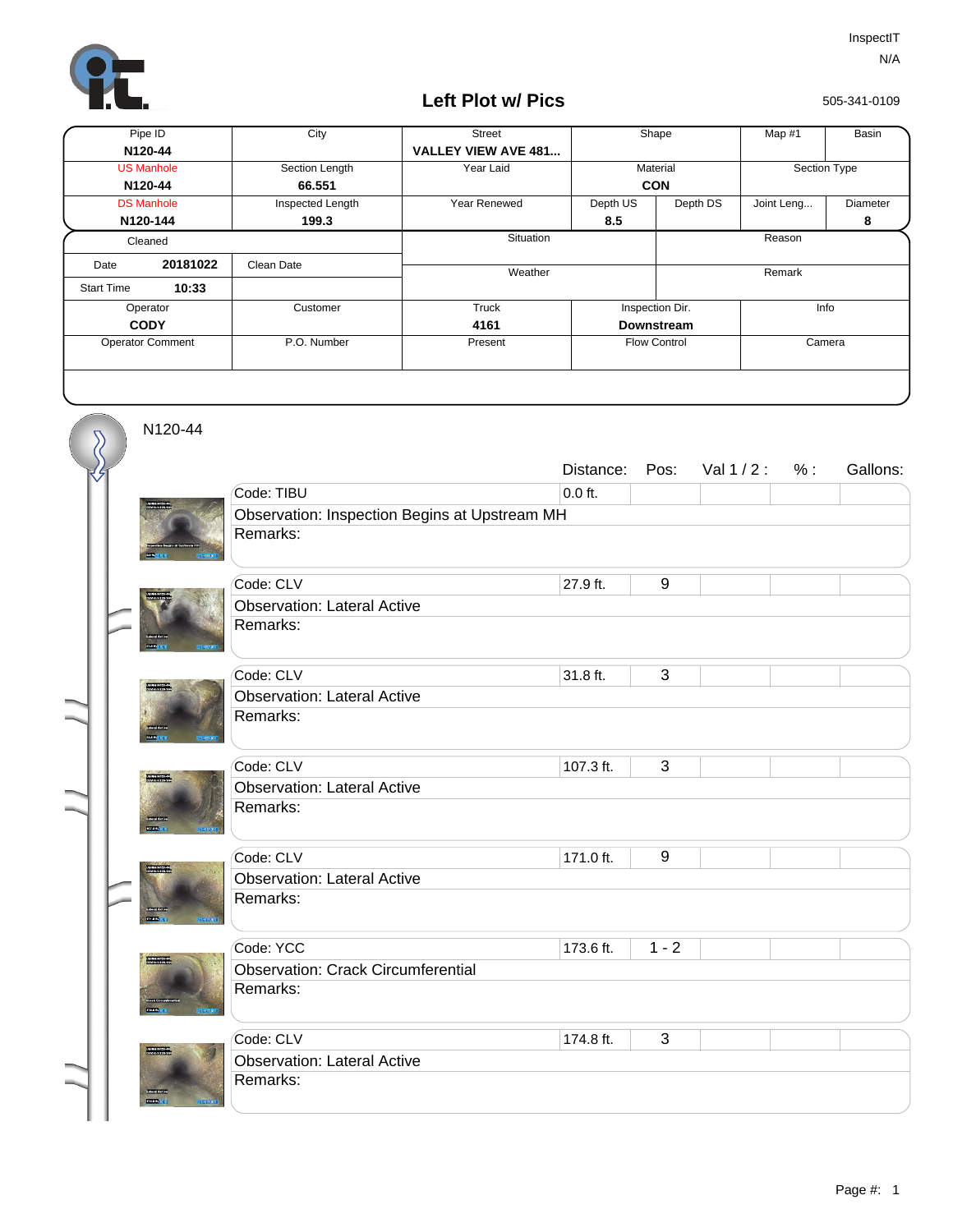

## **Left Plot w/ Pics**

505-341-0109

|                            | Pipe ID           | City                  | <b>Street</b>              | Shape               |                   | Map #1       | Basin    |  |
|----------------------------|-------------------|-----------------------|----------------------------|---------------------|-------------------|--------------|----------|--|
|                            | N120-44           |                       | <b>VALLEY VIEW AVE 481</b> |                     |                   |              |          |  |
| <b>US Manhole</b>          |                   | Section Length        | Year Laid                  | Material            |                   | Section Type |          |  |
| N120-44                    |                   | 66.551                |                            | <b>CON</b>          |                   |              |          |  |
|                            | <b>DS Manhole</b> | Inspected Length      | Year Renewed               | Depth US            | Depth DS          | Joint Leng   | Diameter |  |
|                            | N120-144          | 199.3                 |                            | 8.5                 |                   |              | 8        |  |
| Cleaned                    |                   |                       | Situation                  |                     |                   | Reason       |          |  |
| Date                       | 20181022          | Clean Date            | Weather                    |                     |                   | Remark       |          |  |
| 10:33<br><b>Start Time</b> |                   |                       |                            |                     |                   |              |          |  |
| Operator                   |                   | Customer              | Truck                      |                     | Inspection Dir.   | Info         |          |  |
| <b>CODY</b>                |                   |                       | 4161                       |                     | <b>Downstream</b> |              |          |  |
| <b>Operator Comment</b>    |                   | P.O. Number           | Present                    | <b>Flow Control</b> |                   | Camera       |          |  |
|                            |                   |                       |                            |                     |                   |              |          |  |
|                            |                   | $C_{\Omega}$ do: TIED |                            | $100.2$ ft          |                   |              |          |  |



| Code: TIED                                          | 199.3 ft. |  |  |  |  |  |  |
|-----------------------------------------------------|-----------|--|--|--|--|--|--|
| <b>Observation: nspection Ends at Downstream MH</b> |           |  |  |  |  |  |  |
| <b>Remarks:</b>                                     |           |  |  |  |  |  |  |

N120-144